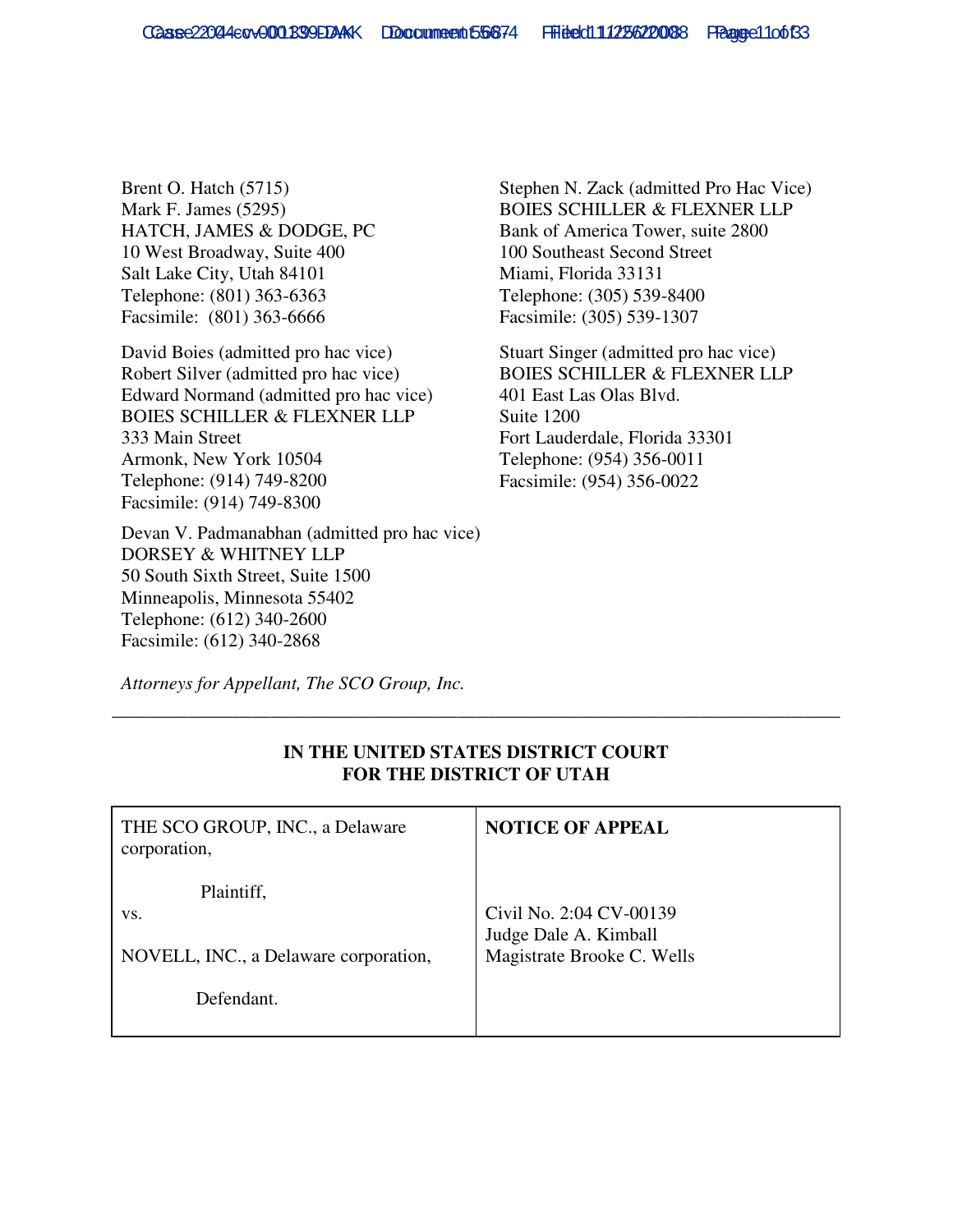Plaintiff, The SCO Group, Inc., hereby appeals to the United States Court of Appeals for

the Tenth Circuit from the Final Judgment entered in this action on November 20, 2008,

including the underlying Order dated August 10, 2007.

DATED this 25th day of November, 2008.

HATCH, JAMES & DODGE, P.C. Brent O. Hatch Mark F. James

BOIES, SCHILLER & FLEXNER LLP David Boies Robert Silver Stuart H. Singer Edward Normand

DORSEY & WHITNEY LLP Devan V. Padmanabhan

By:  $\angle$ s/ Brent O. Hatch

TO: Clerk of Court United States Court of Appeals for the Tenth Circuit The Byron White U.S. Court House 1823 Stout Street Denver, CO 80257